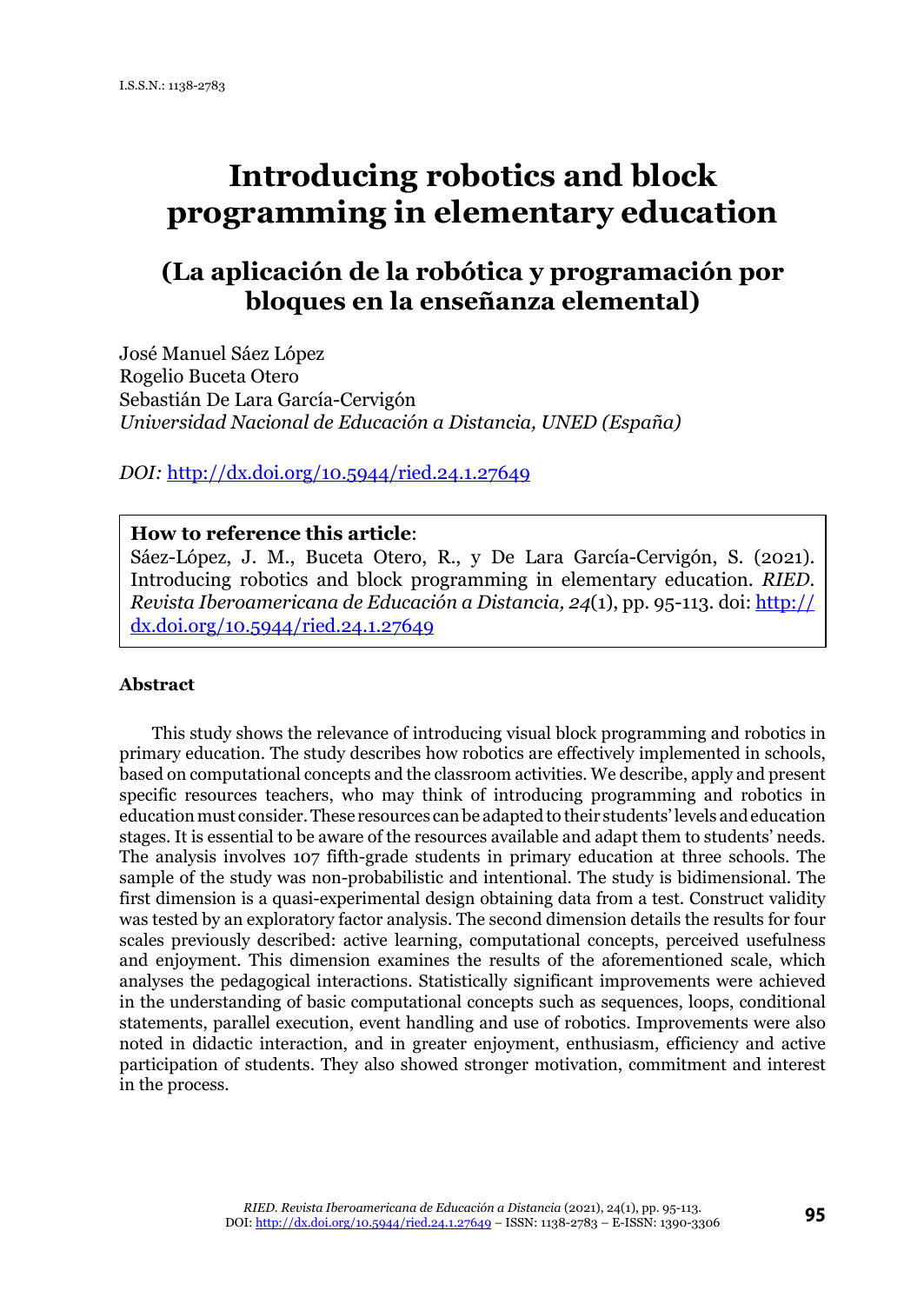*Keywords:* computational thinking; elementary school; programming languages; teaching skills; technology applications.

#### **Resumen**

Este estudio demuestra la importancia de un diseño para la educación que incorpore la programación visual por bloques y la robótica en Educación Primaria. Este estudio describe cómo la robótica se implementa de manera efectiva en las escuelas, basándose en conceptos computacionales y las actividades del aula. Describimos, aplicamos y presentamos varios recursos, los docentes que deseen comenzar a trabajar con la programación y la robótica en la educación deben considerar los recursos requeridos y cómo se pueden adaptar a los niveles y etapas de la educación de sus alumnos. Es fundamental conocer los recursos disponibles y adaptarlos a las necesidades de los discentes. El análisis involucra a 107 estudiantes de quinto curso de educación primaria en tres centros escolares, la muestra fue no probabilística e intencional. La primera dimensión es un diseño cuasi-experimental que obtiene datos de una prueba, la validez de constructo se probó mediante análisis factorial exploratorio. La segunda dimensión detalla los resultados para las cuatro escalas descritas anteriormente: aprendizaje activo, conceptos computacionales, utilidad percibida y disfrute, esta dimensión examina los resultados de la escala antes mencionada que analiza las interacciones pedagógicas. Se lograron mejoras estadísticamente significativas en la comprensión de conceptos computacionales básicos: secuencias, bucles, declaraciones condicionales, ejecución paralela, manejo de eventos y uso de robótica. También se observaron mejoras en la interacción didáctica, y en un mayor disfrute, entusiasmo, eficiencia y participación activa, mostrando los estudiantes una mayor motivación, compromiso e interés en el proceso.

*Palabras clave:* pensamiento computacional; escuela primaria; programación y lenguajes de programación; habilidades de enseñanza; aplicaciones tecnológicas.

# **Concepts related to coding, programming, and Computational Thinking**

Papert (1980) described constructionism as an educational method that involved "learning by doing", that took account of the student's prior knowledge and experiences, so children learn better when they work with materials that enable them to design and construct meaningful artefacts (Rogers & Portsmore, 2004). This proposition fits with the idea of working with tools such as robots; and constructionist theory posits that children actively construct their intellect and mega-cognitive skills.

Visual block programming enables experimentation with computational methods that contribute to problem solving, hence active approaches become increasingly important in the educational processes, fostering the development of logical thinking skills. Computational thinking is used in problem solving, designing systems and understanding human conduct by applying the fundamental concepts of computing (Wing, 2006).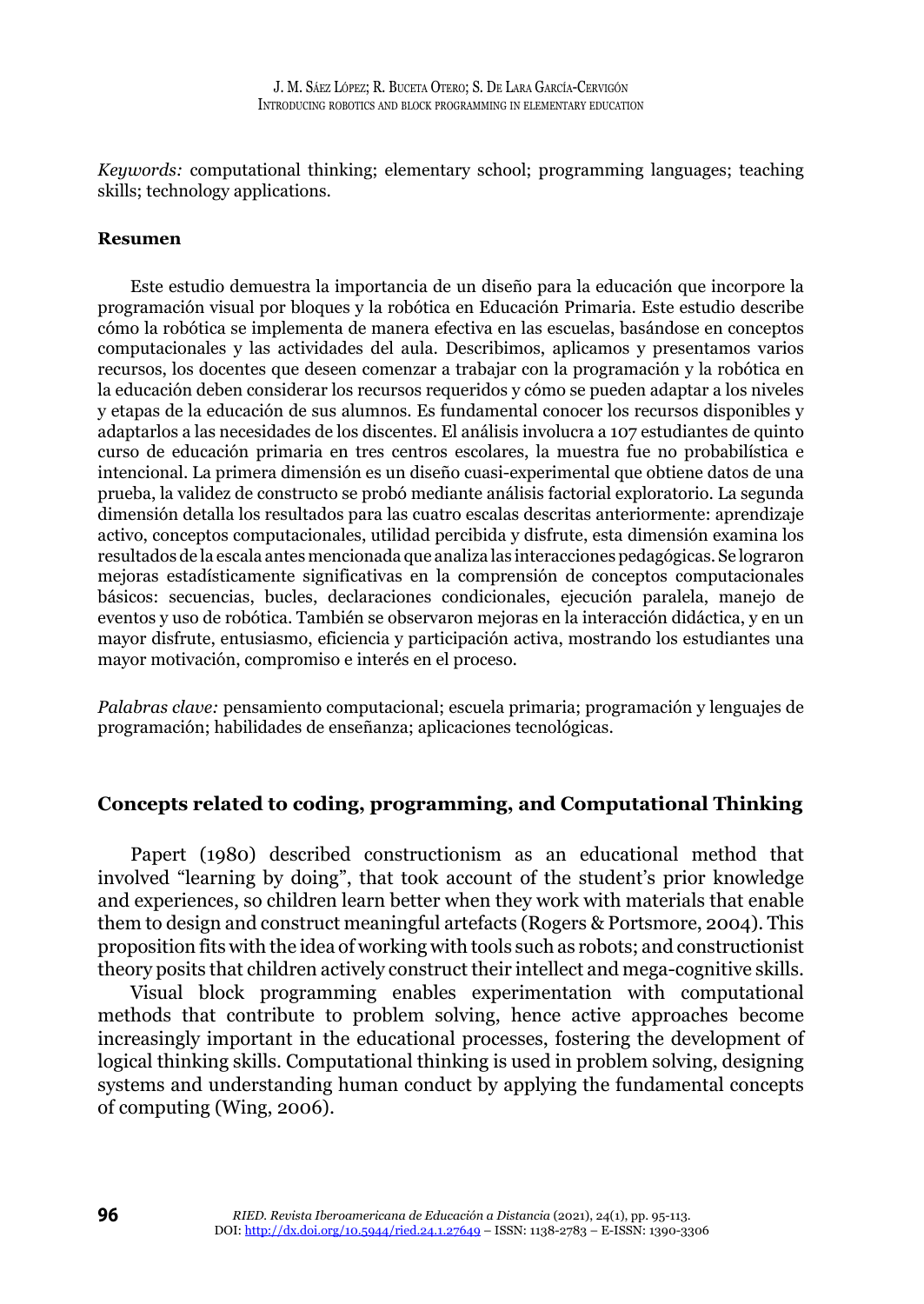Programming is not only a fundamental science skill and an essential tool to support the cognitive tasking involved in computational thinking, but also a demonstration of computer competence. These practices could be extremely beneficial if integrated into pedagogical activities to improve logic, Maths competence, problem solving and critical thinking.

Programming language based on blocks, also known as drag and drop programming, refers to any program language that allows the user to create programmes by handling graphic elements in programming instead of writing coding in text form. Some well-known examples include Blockly and Scratch.

Studies that have focused on computing and computational thinking in elementary education (Bers, González-González & Armas-Torres, 2019; González-González, 2019; Maya, Pearson, Tapia, Wherfel & Reese, 2015; Moreno, Robles, Román & Rodríguez, 2019; Sáez-López, Román-González & Vázquez-Cano, 2016; Sáez-López, 2019; Sengupta, Kinnebrew, Basu, Biswas & Clark, 2013; Wilson & Moffat, 2010), emphasise the positive results of computing (Baytak & Land, 2011, Kwon, Kim, Shim & Lee, 2012; Lambert & Guiffre, 2009; Lin, Yen, Yang & Chen, 2005; Relkin, de Ruiter & Bers, 2020).

Some studies (Sáez-López, Román-González & Vázquez-Cano, 2016; Sáez-López & Sevillano-García, 2017; Sáez-López, 2019; Sáez-López, Sevillano-García & Vázquez-Cano, 2019) underline the advantages of applying visual block programming in primary education, describing cases in Art classes. In these studies, the students created their own content using Scratch, and a relative increase in commitment, motivation and sense of fun was noted.

These studies highlight student improvements in understanding computational concepts by means of active approaches and project work. The implementation of visual block programming language and active methodologies in education instils enthusiasm, commitment and a sense of fun in students throughout the entire process.

# **Integrating Robotics**

Benitti (2012) drew on empirical evidence to suggest that an effective education in robotics could complement learning in general, and that it had considerable potential at elementary level. These computational practices allow students to write programmes and test them in the form of a robot; simple activities involving movements with wheels, humanoid robots that move their arms and legs, and walk. In primary and secondary education, knowledge of computational concepts can go further, with the introduction of algorithms, variables, conditional statements, loops, parallel execution and event handling. In her meta-study that explored the potential of robotics in school, Benetti reviewed 10 articles published in 2006-2009 that suggest that education in robotics generally improves learning, although this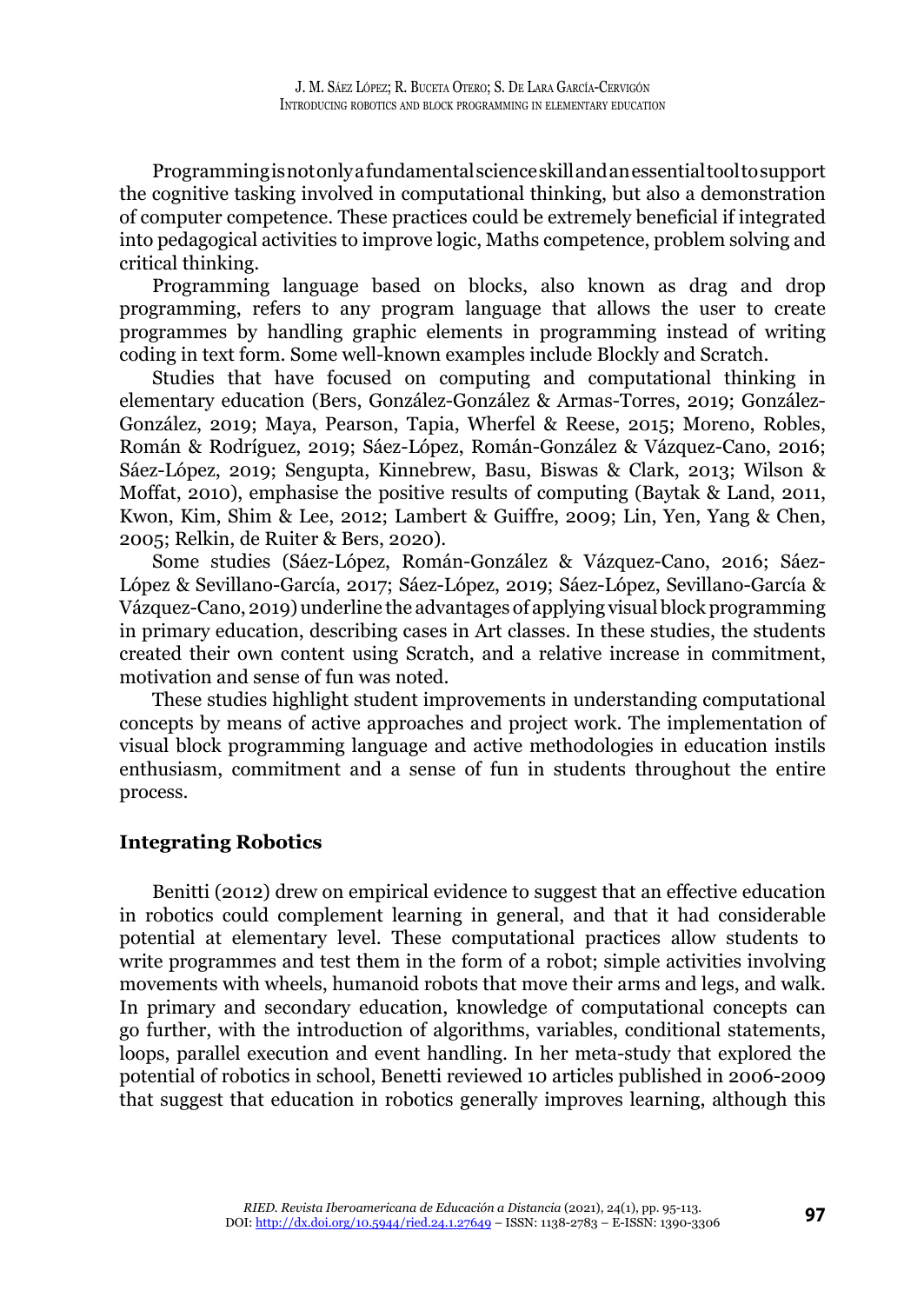is not always the case since other studies point to no improvement in learning via robotics.

Lindh & Holgersson (2007) stated that robotics education helps students to learn, using statistical analysis (ANOVA) to suggest that there were no obvious general effects in students' use of Lego although some significant positive effects were noted in subgroups.

Mitnik, Recabarren, Nussbaum & Soto (2009) recognized that students who did activities with robotics achieved a significant increase in their graphic interpretation skills while Spolaôr & Vavassori-Benitti (2017) presented empirical evidence to suggest the efficiency of robotics as a complementary tool to learning.

For their part Mazzoni & Benvenuti (2015) analysed two experimental conditions (boy/girl-boy/girl and boy/girl-robot) and demonstrated the efficiency of the sociocognitive conflict to improve children's learning of English. Chen, Shen, Barth-Cohen, Jiang, Huan & Eltoukhy (2017) presented an instrument that was applied at a primary school that had adopted a new study plan to include humanoid robotics in fifth grade. The results showed that the instrument contained good psychometric properties, with the potential to present challenges and highlight improvements in students' learning and in their technological competence.

Teachers who wish to begin working with robotics in education must consider the resources required and how they can be adapted to the levels and stages of their students' education. It is essential to be aware of the resources available and adapt them to their students' needs. A categorization of potential resources appears in "Digitalized human environments" coordinated by Cózar & De Moya (2017), which contains a chapter on educational robots and block programming in proposals for using Bee bot and M bot in infant and primary education (Sáez-López & Sevillano-García, 2017).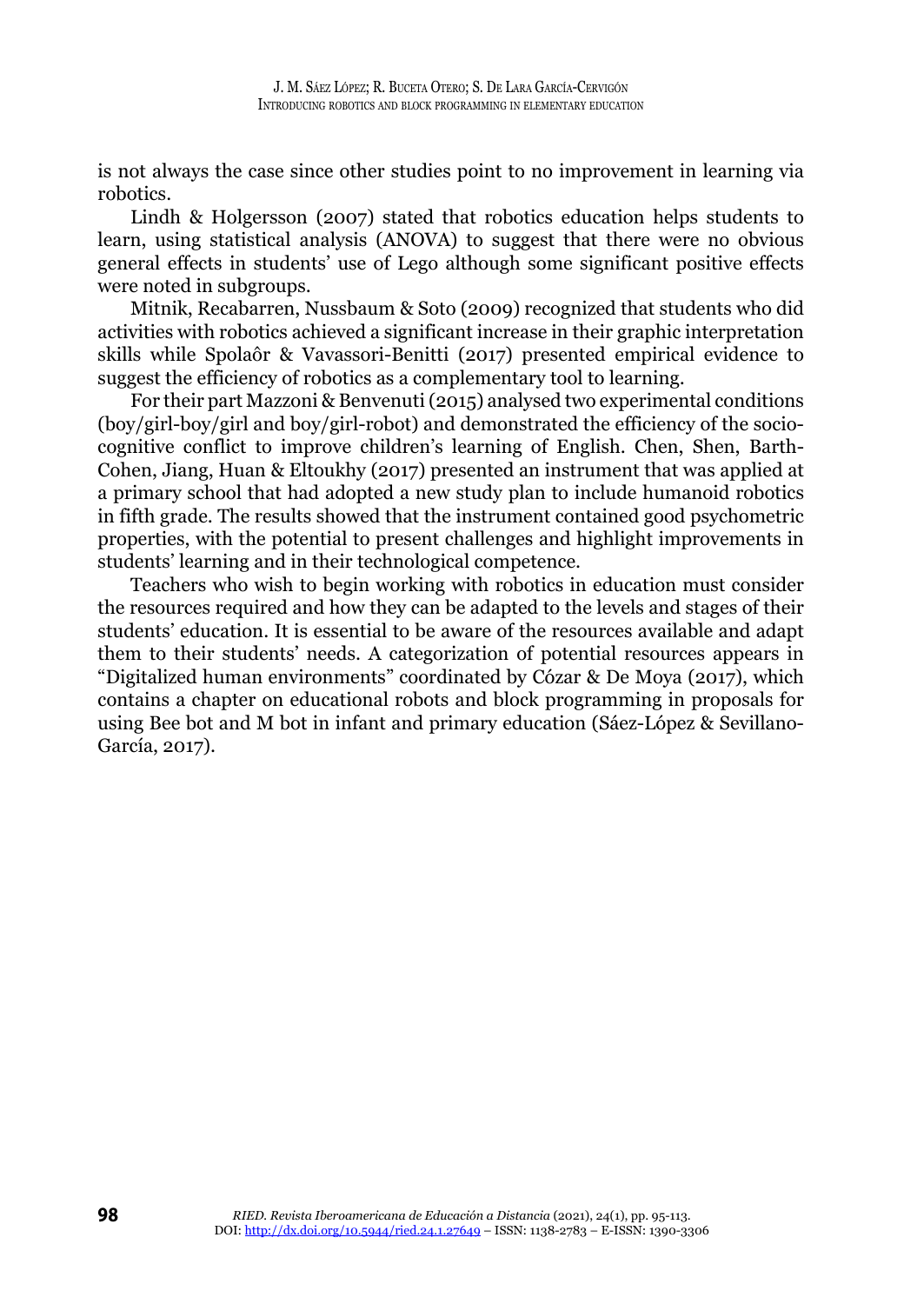| Aplicación            |                                    | Educación<br>Infantil |                        | Educación Primaria |    |                |    |                |    |    |
|-----------------------|------------------------------------|-----------------------|------------------------|--------------------|----|----------------|----|----------------|----|----|
|                       |                                    | 3<br>años             | $\overline{4}$<br>años | 5<br>años          | 10 | 2 <sup>0</sup> | 30 | 4 <sup>0</sup> | 5º | 6º |
| Scratchjr             | http://www.scratchir.org           |                       |                        |                    |    |                |    |                |    |    |
| Kodable               | https://www.kodable.com/           |                       |                        |                    |    |                |    |                |    |    |
| Lightbot              | https://lightbot.com/              |                       |                        |                    |    |                |    |                |    |    |
| Daisy the dinosaur    | (//itunes.apple.com/us/app/)       |                       |                        |                    |    |                |    |                |    |    |
| The foos              | http://thefoos.com/hour-of-code/   |                       |                        |                    |    |                |    |                |    |    |
| Code.org              | https://code.org/                  |                       |                        |                    |    |                |    |                |    |    |
| Scratch               | https://scratch.mit.edu/           |                       |                        |                    |    |                |    |                |    |    |
| Blockly/Blockly games | https://blockly-games.appspot.com/ |                       |                        |                    |    |                |    |                |    |    |
| Made with code        | https://www.madewithcode.com/      |                       |                        |                    |    |                |    |                |    |    |
| Tickle                | https://tickleapp.com/             |                       |                        |                    |    |                |    |                |    |    |
| Bee bot               | https://www.bee-bot.us/            |                       |                        |                    |    |                |    |                |    |    |
| Dash and dot          | https://www.makewonder.com/dash    |                       |                        |                    |    |                |    |                |    |    |
| ozobot                | http://ozobot.com                  |                       |                        |                    |    |                |    |                |    |    |
| Sphero SPRK           | http://www.sphero.com/sphero-sprk  |                       |                        |                    |    |                |    |                |    |    |
| M-bot                 | http://www.makeblock.cc/mbot/      |                       |                        |                    |    |                |    |                |    |    |

#### Table 1. Programmes, applications and robots. Digitalized human environments (Cózar y De Moya, 2017).

On the implementation of computational thinking in various countries, the Computhink Computational Thinking study JRC\_UE INTEF (2017) described how some countries such as Austria, Hungry, Israel and Malta had a deeper tradition, greater experience and longer time spent in integrating computational thinking. Other nations want to integrate it as part of their curriculum update or have plans to do so. Germany and Spain, states that are more decentralized than most, have integrated computational thinking across the country to a greater or lesser extent.

# **Tools to develop programming: M-bot, Dash and Dot, Ozobot, Blockly and Scratch.**

The M-bot robot has the great advantage that it can work with visual block programming [\(http://www.makeblock.cc/mbot/](http://www.makeblock.cc/mbot/)). It can function with makeblock, similar to Scratch 2.0, and is a visual and intuitive language that enables students to experiment with this resource in  $3<sup>rd</sup>$  and  $4<sup>th</sup>$  grade in primary education and above.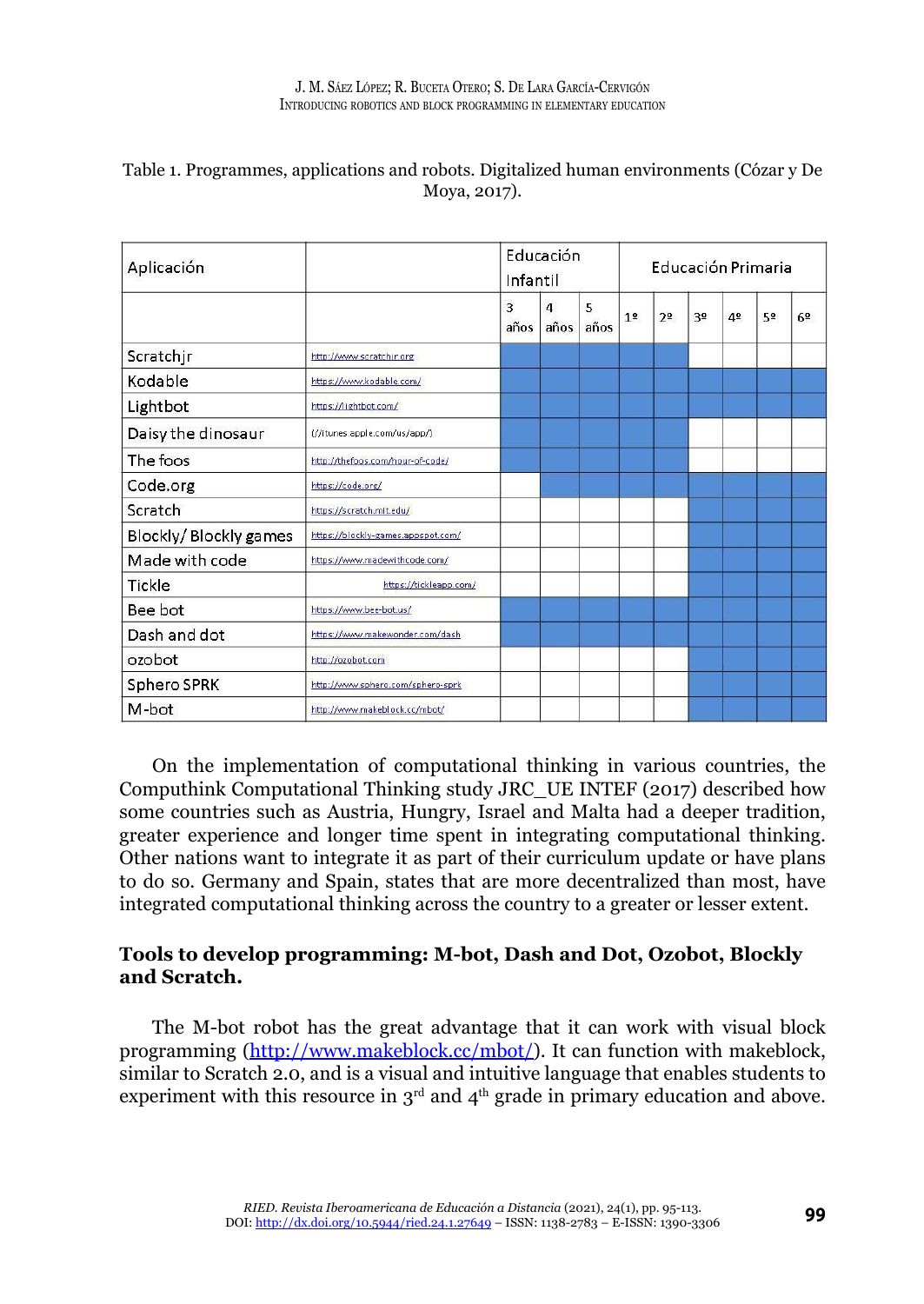It is an ideal robot for initiation in robotics, programming and electronics based on Arduino.

Motor skills. Following the example and proposals of Sáez-López & Sevillano-García (2017), they explain the event handling and blocks necessary for giving commands to robot motors. The speed can be 50 (slow), 100 (intermediate) or 255 (fast). In the example, the speed is set at 100. Four events are established, by clicking the arrow on the up, down, left or right keys.

These four events allow the robot's movements to be controlled by the arrows on the keyboard; the robot can be connected by USB, or can function without cables with WiFi or Bluetooth. It is important to consider the speed value. In the example, the speed is set at 100; if we change the value in all the boxes to 50, the robot would move slowly whereas if we alter the value in all the boxes for the four directions to 255, the robot would move more rapidly in all directions.

The Dash & Dot robots help teach the fundamentals of programming on iPhone, iPad and some devices that carry Android ([https://www.makewonder.com/](https://www.makewonder.com/dash) [dash\)](https://www.makewonder.com/dash). The students programme the robots that use the Blockly language; these robots contain sensors and eternal devices such as microphones, speakers, lights and distance sensors. The use the Blockly visual block language means that the possibilities are considerable.

Dash is designed to attract young thinkers with visual coding and self-guided missions. The robot can respond to voice command and interact with objects, and sing and dance. It has various options and applications that we shall describe in more detail later.

Dot aims to inspire young people with its proposals and manual arts projects, with self-guided coding challenges, disguises and accessories. This robot contains multiple sensors and offers manual arts and creativity project. Students can learn robotics, coding and problem solving with Dot projects, creating and gaming throughout the entire process. Both devices have a series of apps on Android and IOS.

- Go: this app could be used as the first step to introduce users to the full potential of Dash. Dash can be handled and moved with total control of movements and turns. It can experiment with lights, sounds, sensors, movements, even with robot blinking. Go demonstrates the basic controls of Dash and Dot.
- Path (only with Dash): Path starts children off on the fundamentals of robotics and coding before they can read. By drawing a route on their tablet or smart phone, children can send Dash along particular pathways using code. These pathways are situated in cities or on a farm. Special skills practice, sounds and animation can be unveiled as the children progress in their handling of the app. Challenges can be set and obstacle courses created to test the children.
- Wonder: this is a coding language based on images created for children; in this way, they can create detailed behaviours for Dash using smart phones and tablets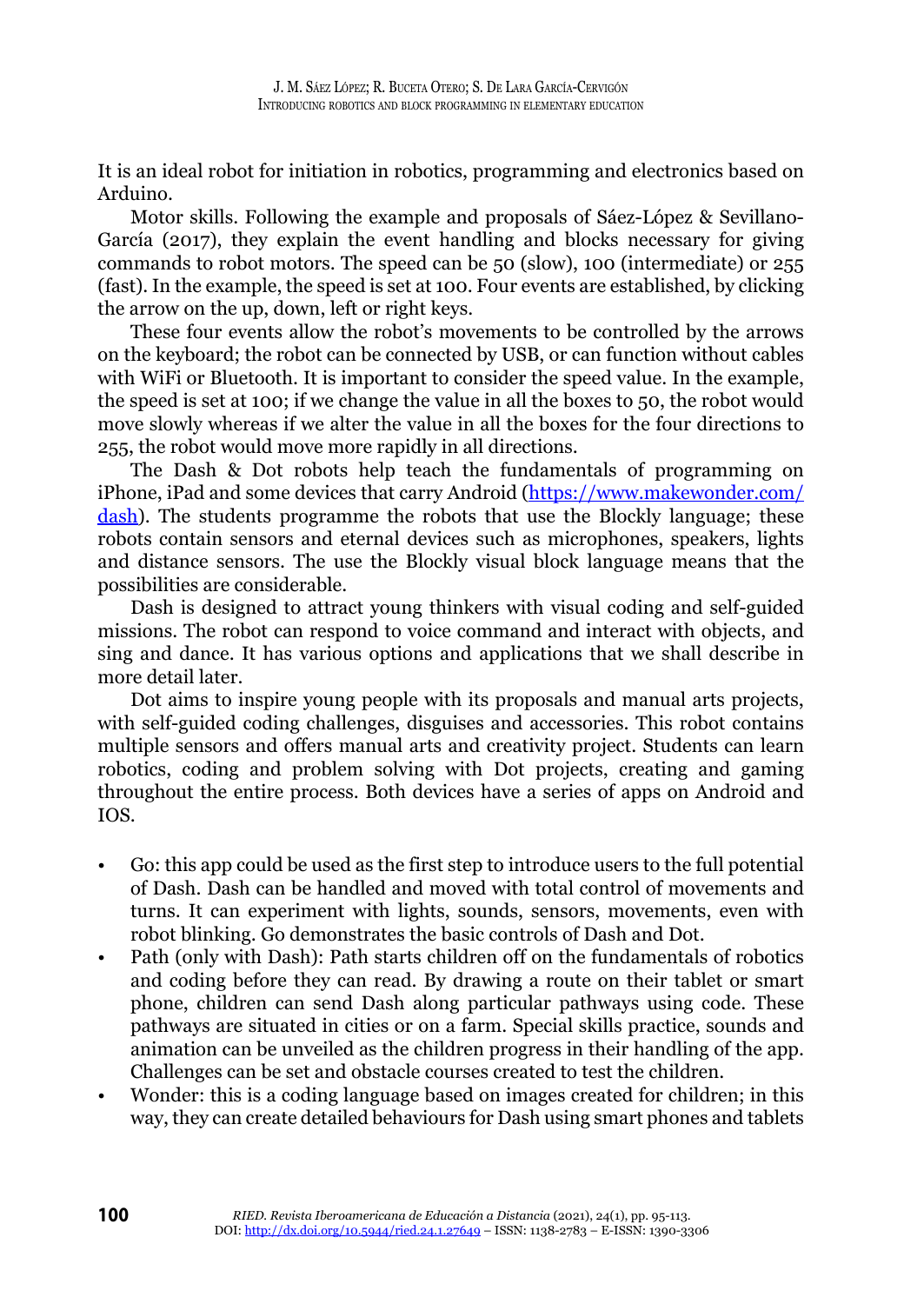in order to handle their own gadgets and robots more skilfully in the real world. Wonder is visual and intuitive, and allows students to design behaviours and interactions for the Dash robot by creating sequences and intuitive instructions.

- Xylo: Dash can be programmed to interpret music with the Xylo app and the Xylophone accessory. This enables students to programme Dash to play a favourite song or create their own songs. Xylo introduces the children to programming via music and games, allowing them to compose and interpret; this way they can work with algorithms, command sequences and loops.
- Blockly: this presents advanced coding concepts through fun projects and puzzles. It allows students to work with computational concepts, exploring variables, event handling, conditional statements, loops and sequences. Blockly is a visual block programming tool that enables students to drag and drop blocks in the interface. It works with fundamental programming concepts: algorithm design, sequences, conditional statements and loops; it also works with sensors, event handling and problem solving.

Another interesting resource is Ozobot, a small robot whose main mission is to follow lines. Ozobot enables users to enter colour codes , and is an attractive option for introducing robotics programming in the classroom ([http://ozobot.com\)](http://ozobot.com). This robot provides a unique way to programme by reading colour combinations, which makes it simpler and easier to use. This device can also use Blockly in OzoBlockly (an online editor) and later synchronize its robot by placing the colour scanner on the screen. Its use does not require connection since it functions with Bluetooth or cables. Ozobot can draw letters and pathways with different directions, and it has options to encourage the student to think about the correct code to use.

Blockly and Scratch stand out as visual block programming applications. Blockly is a visual block programming app that allows the user to create programmes by logical block adjustment, which is executed online and enables the construction of visual programming editors. It can create programmes by logical block adjustment, with each block representing a fragment of code to be executed by the computer.

It is ideal for users who are starting out in programming, as they can translate their ideas into logical statements without worrying about syntax. With Blockly, like Scratch (which we shall examine later) it is totally impossible to make syntax errors, so there are no errors involving commas or full stops in code writing when dragging the blocks; this enables the user to focus solely on the logic. The app is intuitive, and facilitates participation block connection and experimentation. This app is used on various devices and applications (App Inventor, Code.org, Dash and Dot, and Lego Mindstorms).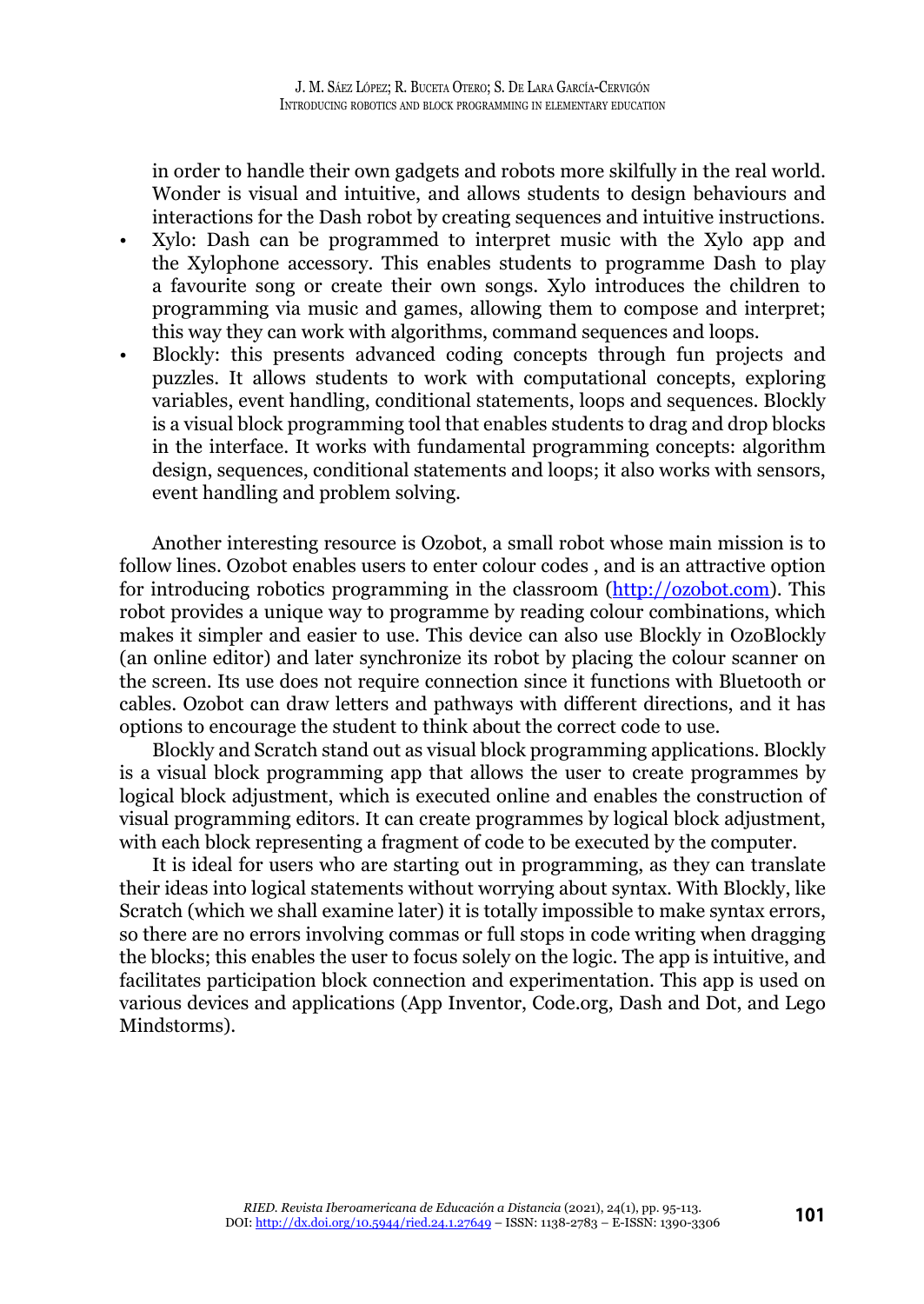

# Figure 1. The Blockly environment

Blockly Games [\(https://blockly-games.appspot.com](https://blockly-games.appspot.com)) is a series of seven free activities that allow students to learn computational thinking and acquire basic programming knowledge. The students complete a series of games based on block programming: sequences, conditional statements, loops and equations. It is an excellent introduction for first lessons in coding for  $3^{\overline{rd}}$  and  $4^{\text{th}}$  grade students in primary education, and throughout that stage as the level of complexity progressively increases as they learn.

One fundamental option in block programming languages is Scratch, which is a visual block programming language created by the Lifelong Kindergarten group at the MIT Media Lab. It enables youngsters to control actions and interactions, and create their own interactive stories, games and simulations, which they can then share an online with a community of other young programmers from around the world.

The Scratch visual block programming environment (here we analyse the 2.0 version) offers considerable advantages in terms of language, which aims to provide newcomers with an introduction to computing. It enables users to handle graph blocks to compose simple programmes that allow them to create games and interactive stories.

Scratch programming has more than 100 block programmes grouped in eight categories (movement, appearance, sound, pencil, control, sensors, operators and variables). This programming suite allows young users to create their own interactive stories, games and simulations, which they can then share online with a community of other "programmers" worldwide. The students can programme and share interactive media such as stories, games and animation.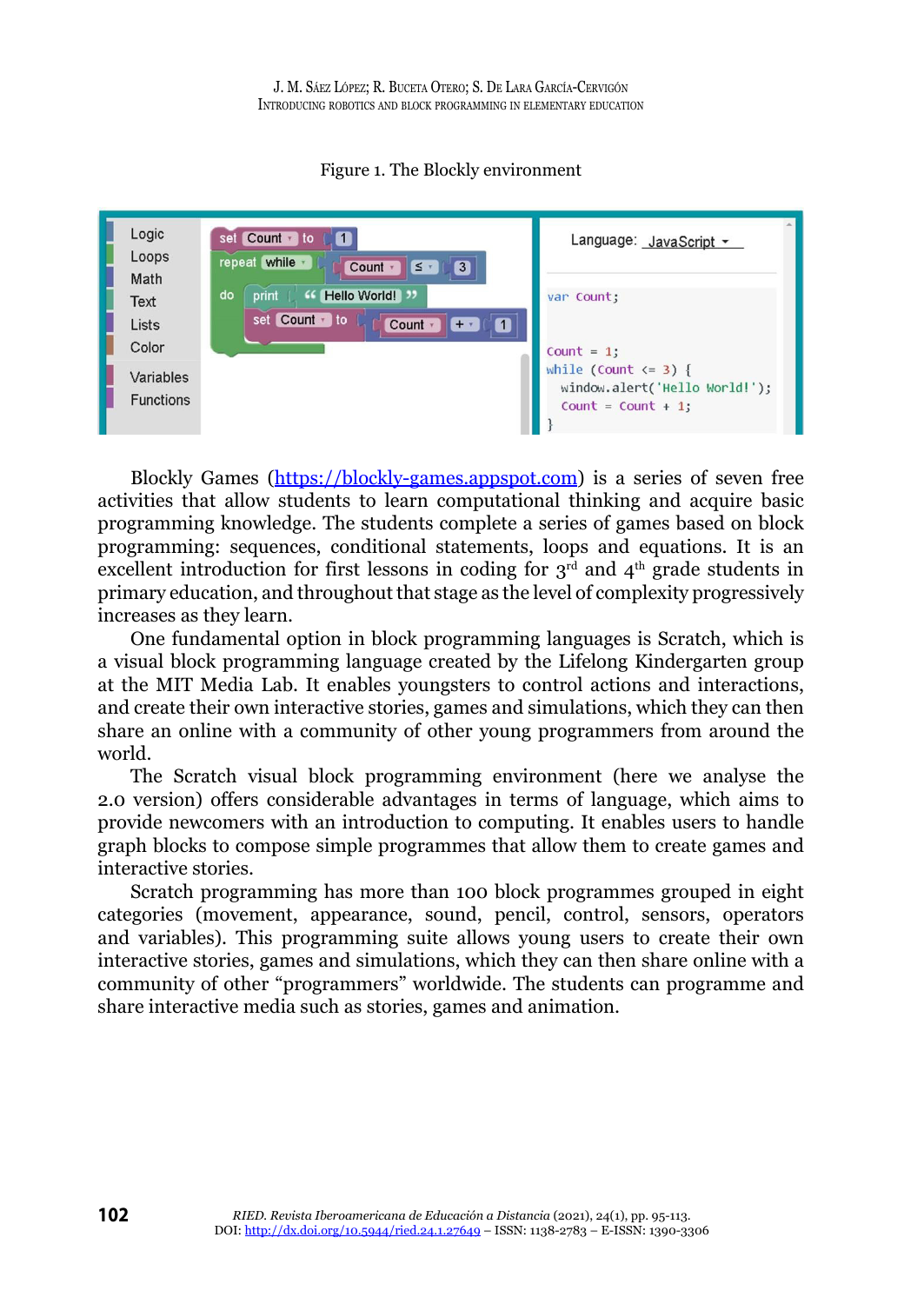



Scratch encourages children to learn to think creatively and collaboratively. Coding in this interface is easier to handle than traditional language programming since the children play and interact with colour blocks to create command sequences.

This proposal is based on constructivist learning ideas and the "LOGO" project (Papert, 1980). Teachers and students perceive programming to be very complicated due to the highly abstract nature of programming concepts. The creators of Scratch (Resnick et al., 2009) believe that it is possible to incorporate different types of projects within various contexts using a programming language that is fun, meaningful and social. Papert (1980) argued that programming languages should have a "low floor" (easy initiation) and a "high ceiling" (complex projects).

The aim of Scratch is to enable students to use programming concepts by means of a visual intuitive language to situate different coloured blocks and apply commands to make a product. "The Scratch programming system helps users to create intuitions about computer programming because they create projects around issues of interest to the students (Maloney, Resnick, Rusk, Silverman & Eastmong, 2010).

Brennan and Resnick (2012) describe some basic computational concepts:

• Sequences: to create a programme in Scratch, the user needs to think systematically about the order of each step.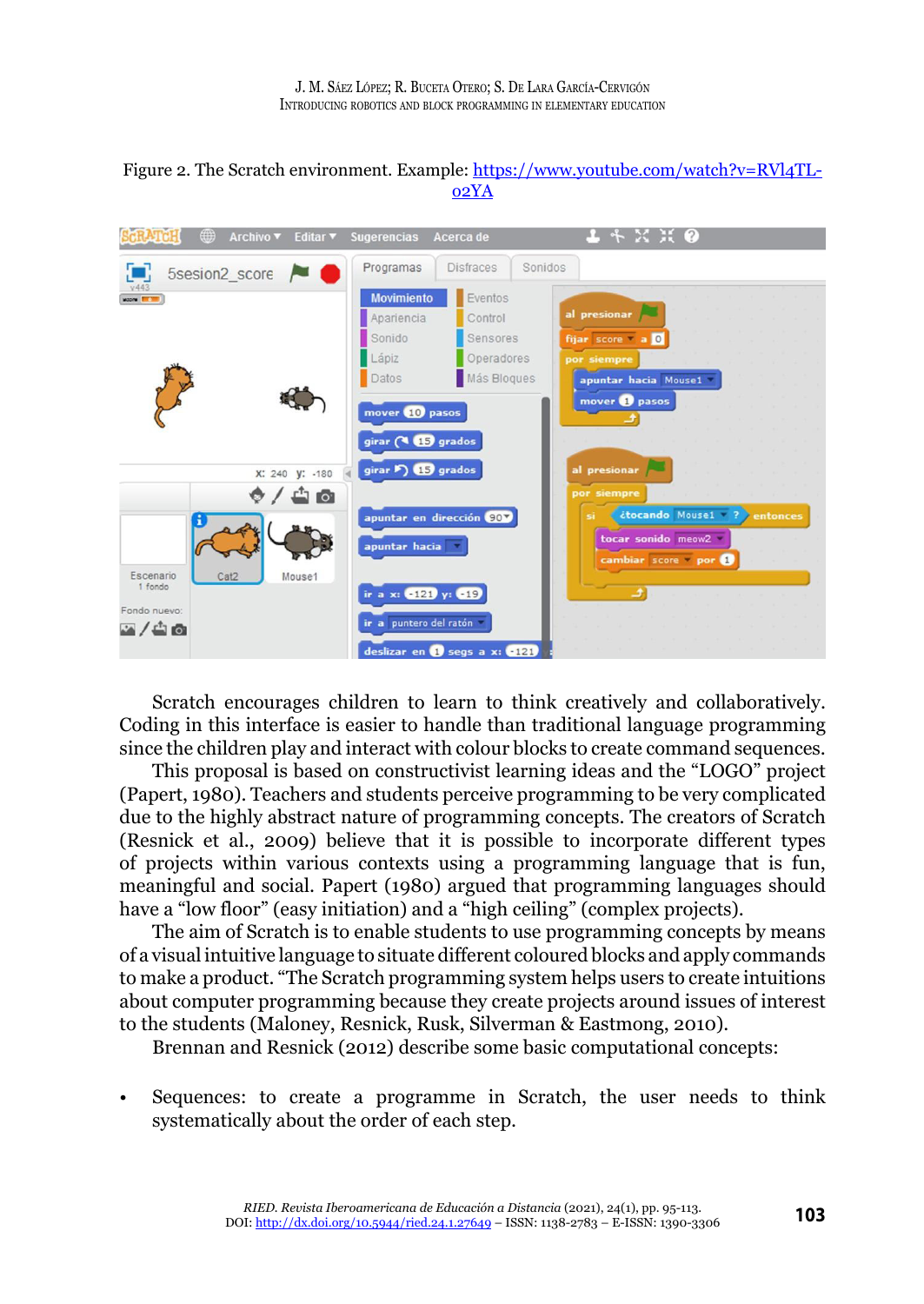- Looping: "Always" and "Repetition" can be used for iteration (repetition of a series of instructions).
- The conditional statement: "If" and "If-If Not" allows the user to check whether there is a condition.
- Threads (parallel execution): The start of two simultaneous actions creates two independent threads that are executed in parallel.
- Event handling: For example, actions that are executed by pressing a key and clicking on an object.
- User interface design: For example, the use of objects to create buttons.
- Keyboard input: some blocks can request the user to write and interact.

# **Objectives**

The main objective of this study is to assess the potential of robotics in primary education with the use of devices that apply visual block programming. The specific objectives are:

- To assess the assimilation of basic computational concepts through visual programming.
- To assess the level of student motivation, commitment and participation.
- To analyse problem solving with the integration of programming and robotics in pedagogical practice.

# **METHOD**

This study used a mix of complementary methods based on an array of data and instruments (table 2). Dimension 1 applied a quasi-experimental design, analysing Student T-test data, and evaluating the results from the test of visual blocks and robotics (TVBR). Dimension 2 details the results obtained from a four-part scale, which will be described in detail.

| <b>Dimensions</b>                       | <b>Indicators</b>                                                                                                                              | <b>Instruments</b>                                                                            |
|-----------------------------------------|------------------------------------------------------------------------------------------------------------------------------------------------|-----------------------------------------------------------------------------------------------|
| Computational<br>concepts and practices | Sequence<br>Iteration (Looping)<br><b>Conditional Statements</b><br>Threads (Parallel Execution)<br><b>Event Handling</b><br>Robot programming | Test of visual blocks and<br>robotics (TVBR)<br>Descriptive analysis<br><b>Student T-test</b> |

Table 2. Dimensions, indicators and instruments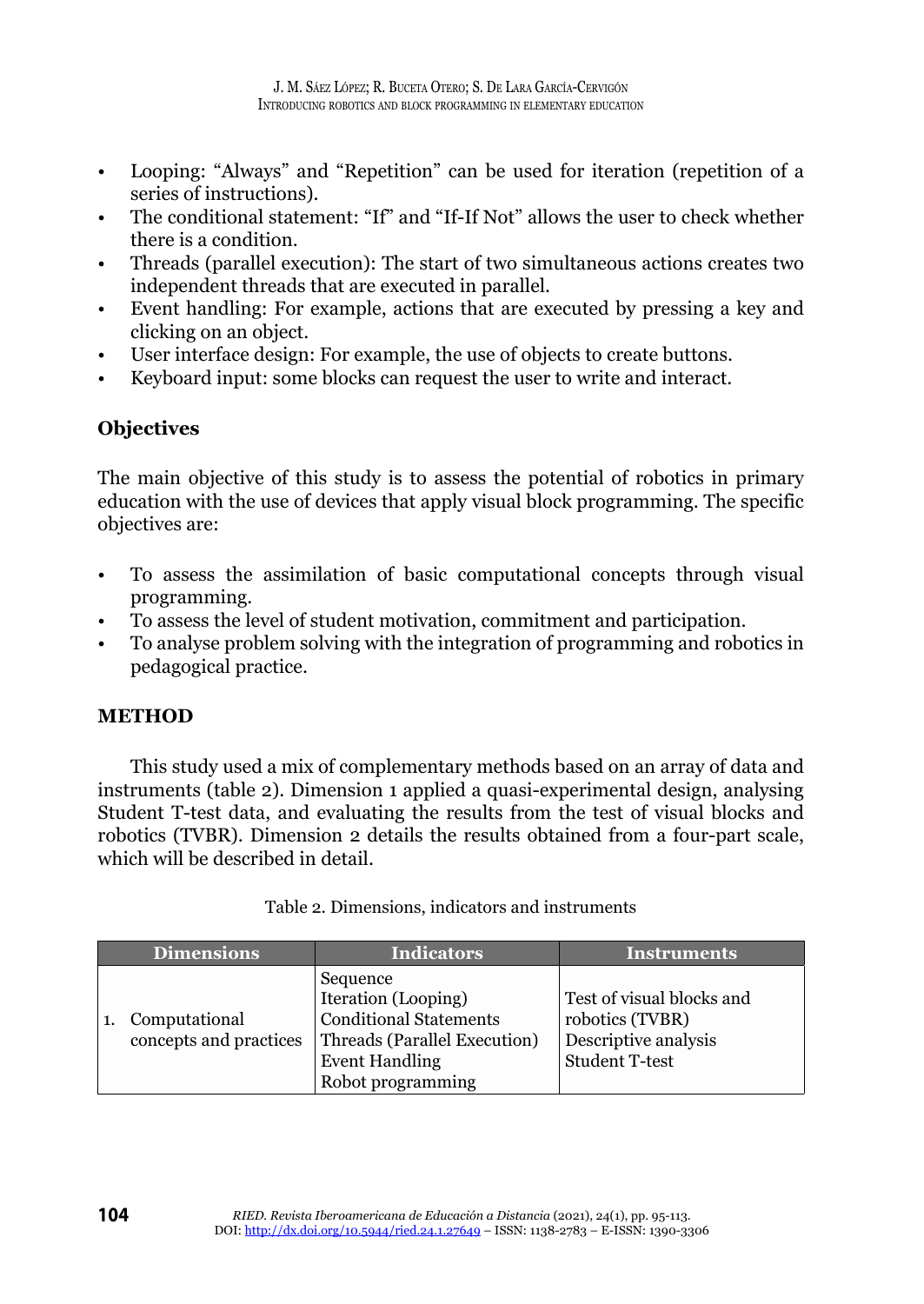| <b>Dimensions</b>              | <b>Indicators</b>                                                              | Instruments                                                 |  |  |  |
|--------------------------------|--------------------------------------------------------------------------------|-------------------------------------------------------------|--|--|--|
| 2. Pedagogical<br>interactions | Active learning<br>Computational concepts<br>Perceived usefulness<br>Enjoyment | <b>Scale</b><br>Descriptive analysis<br>Mann-Whitney U-Test |  |  |  |

# **Participants**

The study sample was formed of 107 fifth-grade primary school students attending three schools in the Autonomous Community of Castilla-La Mancha in Spain. The total number of fifth-grade primary education students attending state schools of this region is 17,494. The sample was non-probabilistic and intentional. The experimental group was formed of 45.8% girls and 54.2% boys. Normality was assumed based on sample size and the Kolmogorov-Smirnov test scores. The control group consisted of 38 students, from two classes in the same three educational centres.

# **Instruments and reliability**

The intervention, or field work, was developed during academic year 2016-17; the students in the experimental group studied a didactic unit in Sciences using programming and robotics to work through content and activities that required them to handle robots and visual block programming.

The first dimension measured the TVBR test results using a quasi-experimental method. Construct validity was tested by exploratory factor analysis using the eigenvalue > 1 extraction criterion, and the varimax rotation method. In addition, a 7.36 Cronbach value for reliability is deemed acceptable (Hair, Anderson, Tatham & Black, 1998).

The second dimension analysed the values obtained from the four-part scale.

- Scale 1: the active learning scale containing five questions, designed by Hiltz, Coppola, Rotter, and Turoff (2000).
- Scale 2: computational concepts based on a study by (Sáez-López, Román-González & Vázquez-Cano, 2016).
- Scale 3: perceived usefulness consisting of three questions, adapted from Davis, Bagozzi, and Warshaw (2002).
- Scale 4: enjoyment during the learning activities, which consists of five questions adapted from the scale created by Laros and Steenkamp (2005).

The learning processes and the work with computational concepts were analysed during the intervention. This type of research aims to describe the individual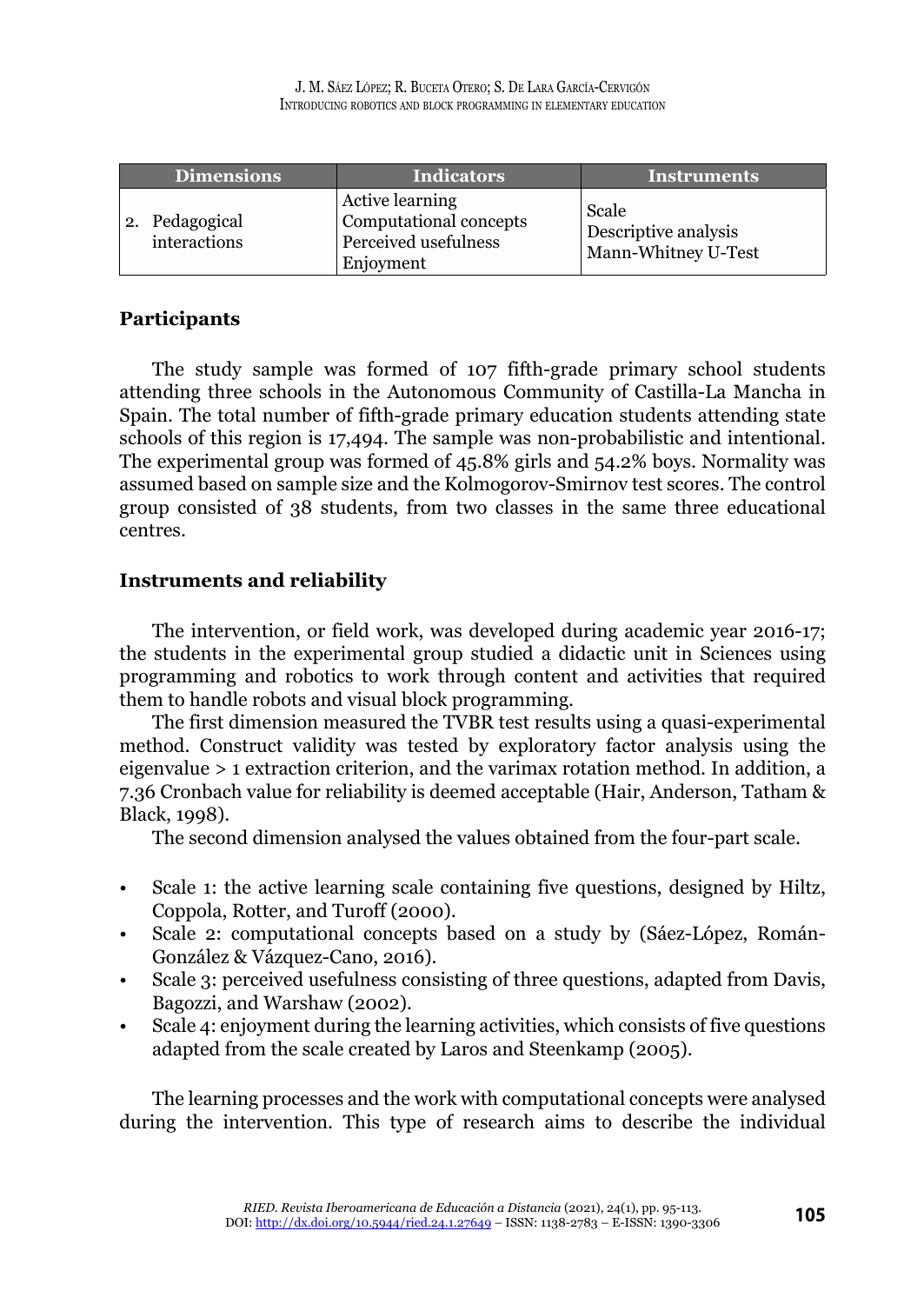experience in specific environments. Non-parametric tests were used to measure the ordinal data. The Mann-Whitney U-test was applied in this dimension. The qualitative validity of the content provided by a panel of nine experts scored an Aiken V value (V = S / [n (c-1)]) of more than 0.7 for all items. Therefore, the instrument's relevance and suitability in terms of qualitative validation were acceptable. The construct validity was measured by exploratory factor analysis using the eigenvalue > 1 extraction criterion, and the varimax rotation method. The Cronbach value for reliability was 7.56, which was acceptable.

# **RESULTS**

# **Dimension 1: Computational concepts and practices**

Dimension 1 was based on a quasi-experimental design to compare means by statistical inference using the Student T-test. The pre- and post-test differences were analysed using a paired-samples test. The differences between the control and experimental groups were also analysed.

The Student T-test scores demonstrated that significant improvements had been achieved in the TVBR test results, thus the programme implemented had improved the students' ability to understand computational concepts. The post-test values provided data obtained after the intervention, which underlined the statistically significant differences mentioned (0.000) to a significance level of 99% in the paired samples. In short there are significant improvements regarding computational concepts, as demonstrated in table 3.

|                                      | <b>Mean</b> | Std.<br>Deviation | Std.<br>Error<br><b>Mean</b> | Upper Lower<br>$\alpha = 99\%$ $\alpha = 99\%$ |        | m        | đf  |      |
|--------------------------------------|-------------|-------------------|------------------------------|------------------------------------------------|--------|----------|-----|------|
| <b>Pre-test-</b><br><b>Post-test</b> | $-1.112$    | 1.376             | .133                         | $-.461$                                        | $-763$ | $-8.361$ | 106 | .000 |

Table 3. Paired differences. Related samples. Student T-test

In the comparison of means between the control and experimental groups, the Maths test mean seemed to improve considerably (7.45), while the means for the Science test remained at around 6.7, with no apparent differences (table 4).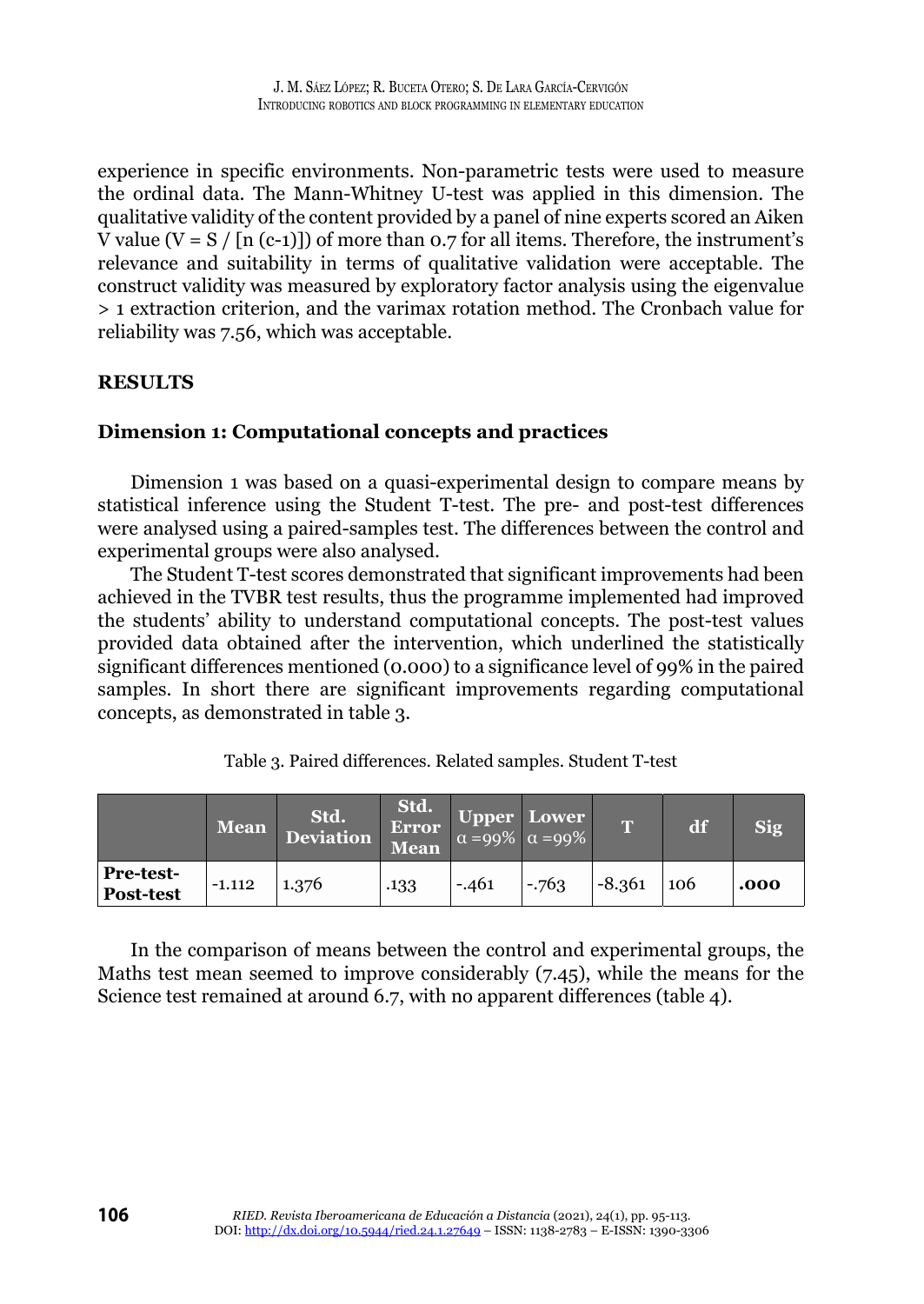|                |                    | N   | Mean | <b>Std. Dev</b> | <b>Std. Error</b><br>mean |
|----------------|--------------------|-----|------|-----------------|---------------------------|
| TVBR-Post-test | Experimental group | 107 | 7.30 | 1.312           | .127                      |
|                | Control group      | 38  | 6.63 | 1.076           | .175                      |

#### Table 4. Group statistics. Control and experimental group.

Comparing the control and experimental groups, the homogeneity of the variances is confirmed by Levene's test, and homoscedascity is assumed in the Maths test (0.267). Based on these values, the p-value in the TVBR test attained a significance of (0.00) to a level of significance of 99%. Therefore, the research hypothesis is proved and the null hypothesis rejected; there were statistically significant improvements in the application of this test, in the elements measured in this quasi-experimental design.

# **Dimension 2: Pedagogical interactions.**

Dimension 2 details the results for the four scales previously described: active learning, computational concepts, perceived usefulness and enjoyment. Table 7 shows that the material learned and interest in that material scored well in the experimental group, but in the control group, too. Therefore, no statistically significant differences were found in these factors (1.1, 1.2). For active participation (item 1.3), there were statistically significant differences in the experimental group.

In computational concepts, there were statistically significant improvements in the experimental group in all the items  $(2.1, 2.2, 2.3, 2.4, 2.5, 2.6)$ : sequences, loops, conditional statements, parallel execution, event handling and robotics. Thus, the application is considered to improve the acquisition of computational concepts considerably.

Regarding perceived usefulness, there were statistically significant improvements in the experimental group in items 3.1 and 3.2, therefore, improvements in efficiency and learning can be appreciated, yet there were no significant improvements in usefulness (item 3.3).

Finally, in terms of enthusiasm, motivation, sense of fun and comfort, there were statistically significant improvements in the experimental group in items (4.1, 4.2, 4.3, 4.4).

In all cases, there were evident statistically significant improvements in the integration of computational concepts in the unit applied. The control group showed an improvement in their understanding of sequences, loops, conditional statements, parallel execution, event handling and use of robotics, as demonstrated by the Mann Whitney U-Test, as well as in other elements related to sense of fun, enthusiasm, active participation and efficiency.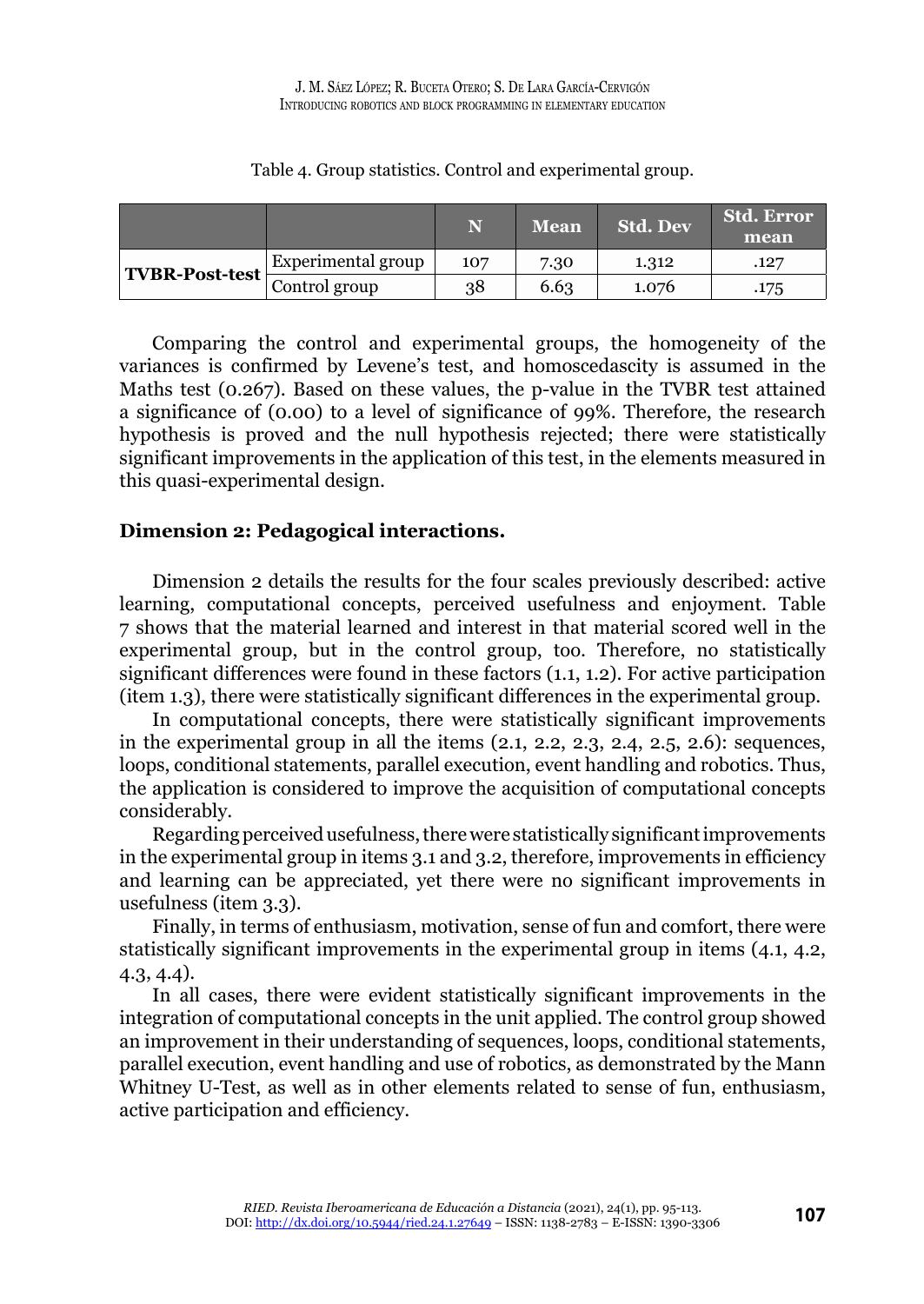|                               | Exp. Group -<br><b>Control Group</b> | N   | <b>Mean Rank</b> | <b>Mann-Whitney</b><br><b>U-Test</b> |
|-------------------------------|--------------------------------------|-----|------------------|--------------------------------------|
| 1.1.- Materials learned       | Experimental G                       | 107 | 73.35            |                                      |
|                               | Control G                            | 38  | 72.03            | .859                                 |
| 1.2.- Interest in the subject | Experimental G                       | 107 | 73.76            | .688                                 |
|                               | Control G                            | 38  | 70.86            |                                      |
|                               | Experimental G                       | 107 | 78.99            | .002*                                |
| 1.3.- Active participation    | Control G                            | 38  | 56.13            |                                      |
|                               | Experimental G                       | 107 | 86.64            |                                      |
| 2.1.- Sequence                | Control G                            | 38  | 34.61            | $.000*$                              |
| 2.2.- Iteration (Looping)     | Experimental G                       | 107 | 85.14            | $.000*$                              |
|                               | Control G                            | 38  | 38.80            |                                      |
|                               | Experimental G                       | 107 | 86.07            |                                      |
| 2.3.- Conditional Statements  | Control G                            | 38  | 36.18            | $.000*$                              |
|                               | Experimental G                       | 107 | 86.96            |                                      |
| 2.4.- Parallel Execution      | Control G                            | 38  | 33.68            | $.000*$                              |
|                               | Experimental G                       | 107 | 86.04            |                                      |
| 2.5.- Event Handling          | Control G                            | 38  | 36.29            | $.000*$                              |
|                               | Experimental G                       | 107 | 88.41            |                                      |
| 2.6.- Robot programming       | Control G                            | 38  | 29.62            | $.000*$                              |
|                               | Experimental G                       | 107 | 87.01            |                                      |
| 3.1.- Efficiency              | Control G                            | 38  | 33.54            | $.000*$                              |
|                               | Experimental G                       | 107 | 87.00            |                                      |
| 3.2.- Learning performance    | Control G                            | 38  | 33.59            | $.000*$                              |
|                               | Experimental G                       | 107 | 73.87            |                                      |
| 3.3.- Useful                  | Control G                            | 38  | 70.55            | .649                                 |
|                               | Experimental G                       | 107 | 80.41            |                                      |
| 4.1- Enthusiasm               | Control G                            | 38  | 52.14            | $.000*$                              |
|                               | Experimental G                       | 107 | 89.03            |                                      |
| 4.2.- Motivation              | Control G                            | 38  | 27.87            | $.000*$                              |
|                               | Experimental G                       | 107 | 89.19            |                                      |
| 4.3.- Sense of Fun            | Control G                            | 38  | 27.41            | $.000*$                              |
|                               | Experimental G                       | 107 | 88.63            |                                      |
| 4.4.- Comfort                 | Control G                            | 38  | 28.99            | $.000*$                              |

# Table 5. Ranges. Mann Whitney U-Test. Statistical comparison. Group variable: control group – experimental group.  $p < 0.01$ , \*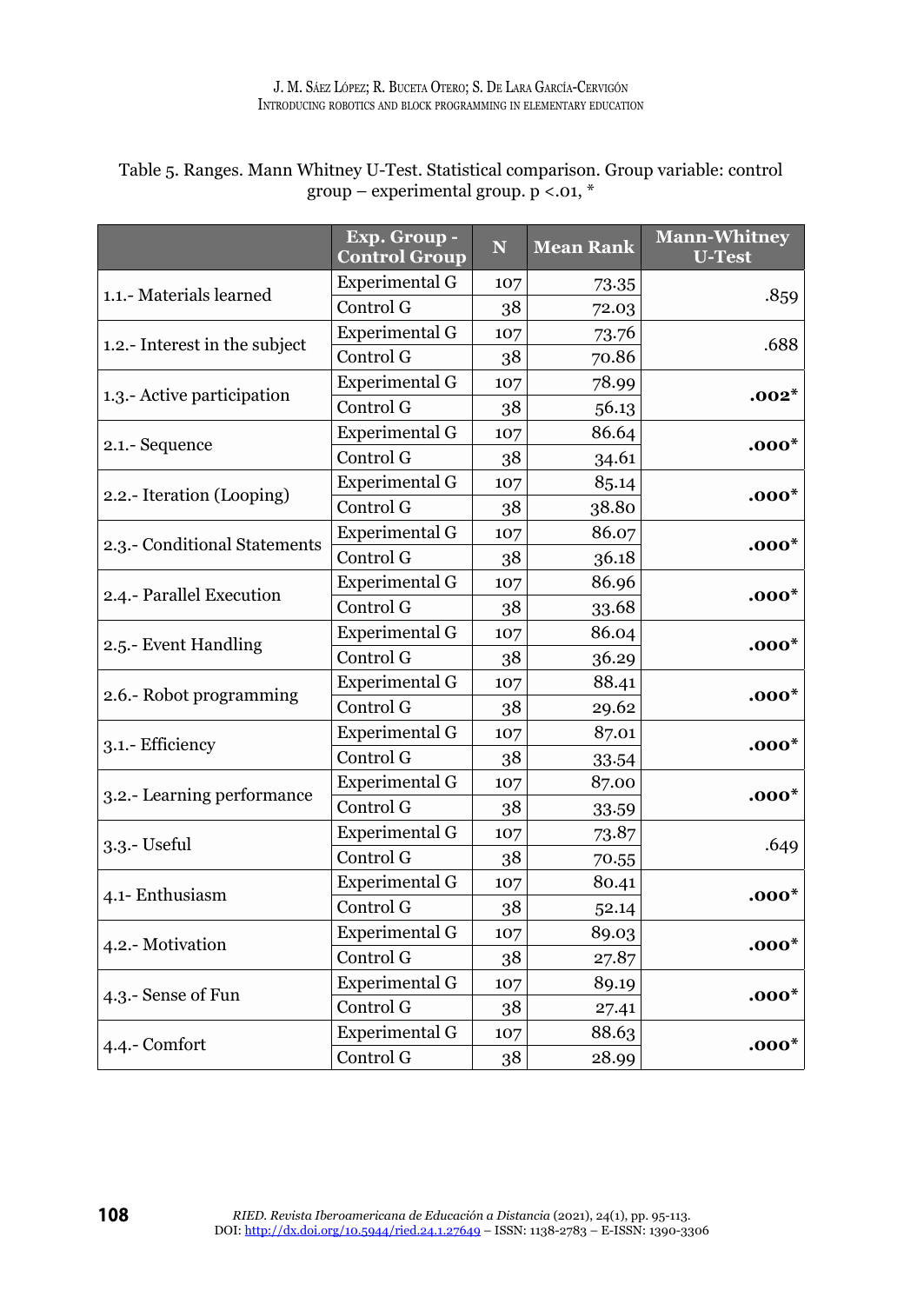# **CONCLUSIONS**

This study analysed 107 fifth-grade primary school students who worked on content in Science using robotics and a visual block programming language. Using different techniques and analysis instruments, the implementation of programming and robotics was described in detail as achieving progress in Maths, computational concepts and classroom interaction. Based on the data analysis, this investigation's conclusions are:

- 1. Statistically significant improvements were achieved in computational concepts in programming and robotics (dimension 1, Student T-test, tables 3 and 4).
- 2. Positive results observed especially in programming with robots, work with sequences, loops, conditional statements and, in particular, robotics (dimension 2, table 5)
- 3. Work with computational concepts when programming improved significantly as the unit was implemented. Statistically significant improvements were observed in sequences, loops, conditional statements, parallelism, event handling and robotics (dimension 2, table 5, items 2.1, 2.2, 2.3, 2.4, 2.5, 2.6).
- 4. In these practices, students showed enthusiasm, motivation, a sense of fun and actively participated (dimension 2, table 5, items 1.3, 4.1, 4.2, 4.3, 4.4).
- 5. There was a sense of perceived usefulness in the experimental group, with the observation of improvements in efficiency and learning (dimension 3, table 3, items 3.1 and 3.2).

Statistically significant improvements are evident in the integration of computational concepts in the unit applied. There is an improvement in the control group's understanding of sequences, loops, conditional statements, parallel execution, event handling and use of robotics, as the Mann Whitney U-Test results show, as well as in other elements such as a sense of fun, enthusiasm, active participation and efficiency.

The conclusions drawn from this study are that there is a clear improvement in the grasp of computational concepts at work in the media and resources used in robotics and visual block programming; this originates in approaches centred on methods to stimulate active participation, with the result that students show greater motivation, commitment, a sense of fun and interest in the process.

These conclusions are a recommendation to the appropriate authorities to implement robotics and programming in primary education contexts. Increased student motivation, a sense of fun, enthusiasm and participation resulting from this pedagogical approach underlines the relevance and suitability of the practices described in this article. The students are totally in favour of this pedagogical design, as results for perceived usefulness and active learning offered by this approach reveal.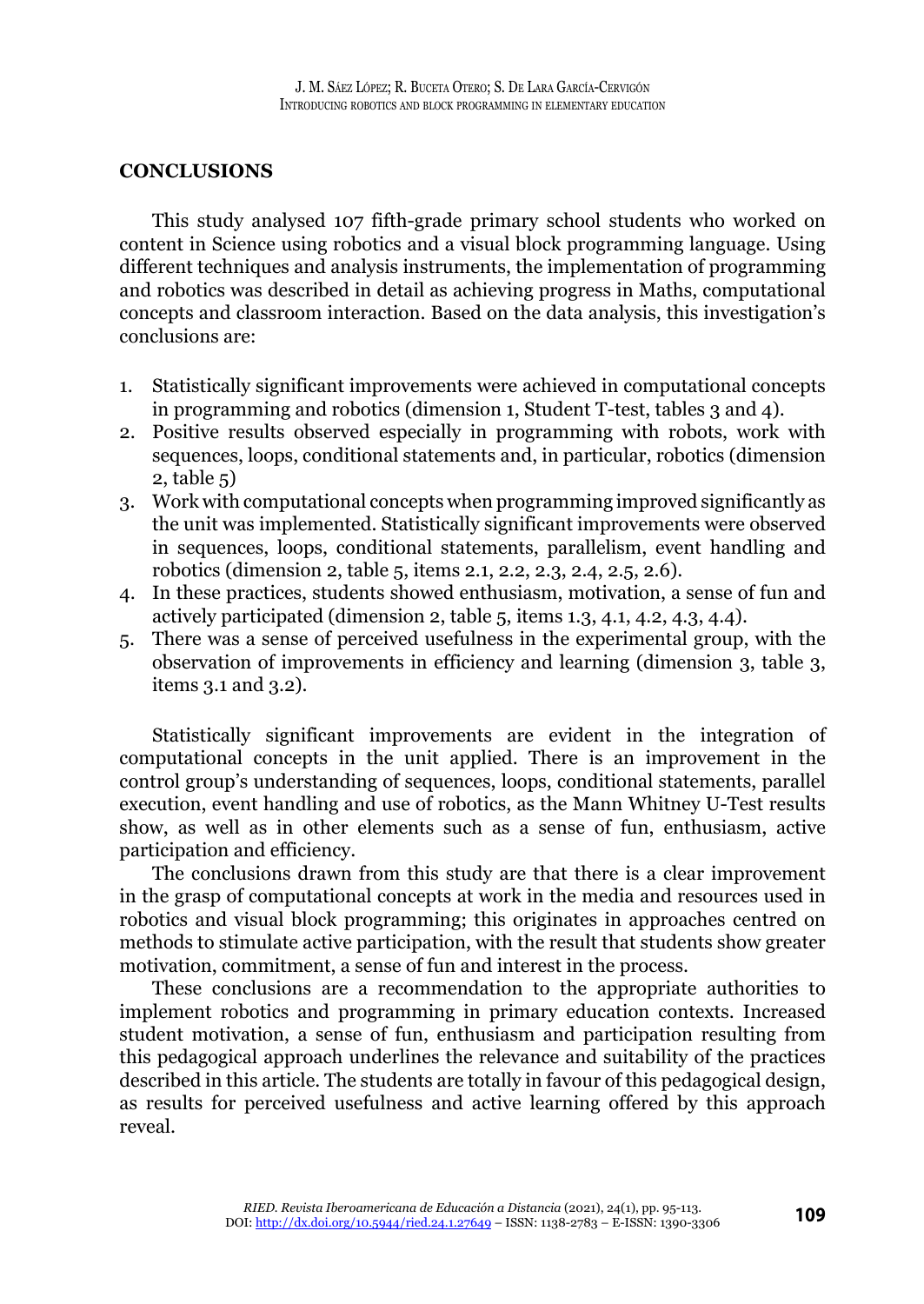The literature review found studies that promoted the inclusion of programming and robotics in the school curriculum, describing their benefits in terms of motivation, commitment and problem solving. On the other hand, some investigations underlined the problems in implementing robotics and programming in schools, as the application of both in Sciences showed in this study. Future research should analyse these obstacles, which could relate to attitudes, teacher training and logistical problems and the school resources available.

Several studies have found positive results in the implementation of computing and information technology in schools (Lambert & Guiffre, 2009; Lin, Yen, Yang & Chen, 2005) and discovered an increase in skills related to computational concepts (Baytak & Land, 2011; Kwon, Kim, Shim & Lee, 2012). And while Maya et al. (2015) described how teachers were initially sceptical about computing in education, in their investigation of teaching practices, in the end they found Scratch to be a valuable teaching option.

Some researchers who have focused on computing in primary schools (Maya, Pearson, Tapia, Wherfel & Reese, 2015) point to growing evidence of support for integrating computing in education in the various school stages (K-12) although some students reject computing as boring, confusing and too hard to handle (Wilson & Moffat, 2010).

Visual programming can be used to solve a range of problems as this can be done in a simple, fun and intuitive setting. Visual block programming has the advantage of being intuitive and easy to handle, and prevents the user from receiving error messages, which is encouraging for students who are new to programming and helps them avoid the problems and difficulties that can arise when using programming languages in text (Wilson & Moffat, 2010).

The advantages of educational approaches with robotics that fit with the theoretical framework presented here are that they can be operated to function within real life contexts to resolve all types of problems and situations. This amounts to a new alphabetization in the use of technologies, block coding in this case, and the clear development of digital competence in young students.

# **REFERENCES**

- Baytak, A., & Land, S. M. (2011). An investigation of the artifacts and process of constructing computer games about environmental science in a fifth-grade classroom. *Educational Technology Research and Development, 59*, 765-782. [https://doi.org/10.1007/s11423-010-](https://doi.org/10.1007/s11423-010-9184-z) [9184-z](https://doi.org/10.1007/s11423-010-9184-z)
- Benitti, F. B. V. (2012). Exploring the educational potential of robotics in

schools: A systematic review. *Computers & Education, 58*, 978-988. [https://doi.](https://doi.org/10.1016/j.compedu.2011.10.006) [org/10.1016/j.compedu.2011.10.006](https://doi.org/10.1016/j.compedu.2011.10.006)

Bers, M. U., González-González, C., & Armas-Torres, M. B. (2019). Coding as a playground: Promoting positive learning experiences in childhood classrooms. *Computers & Education, 138*, 130-145. [https://doi.org/10.1016/j.](https://doi.org/10.1016/j.compedu.2019.04.013) [compedu.2019.04.013](https://doi.org/10.1016/j.compedu.2019.04.013)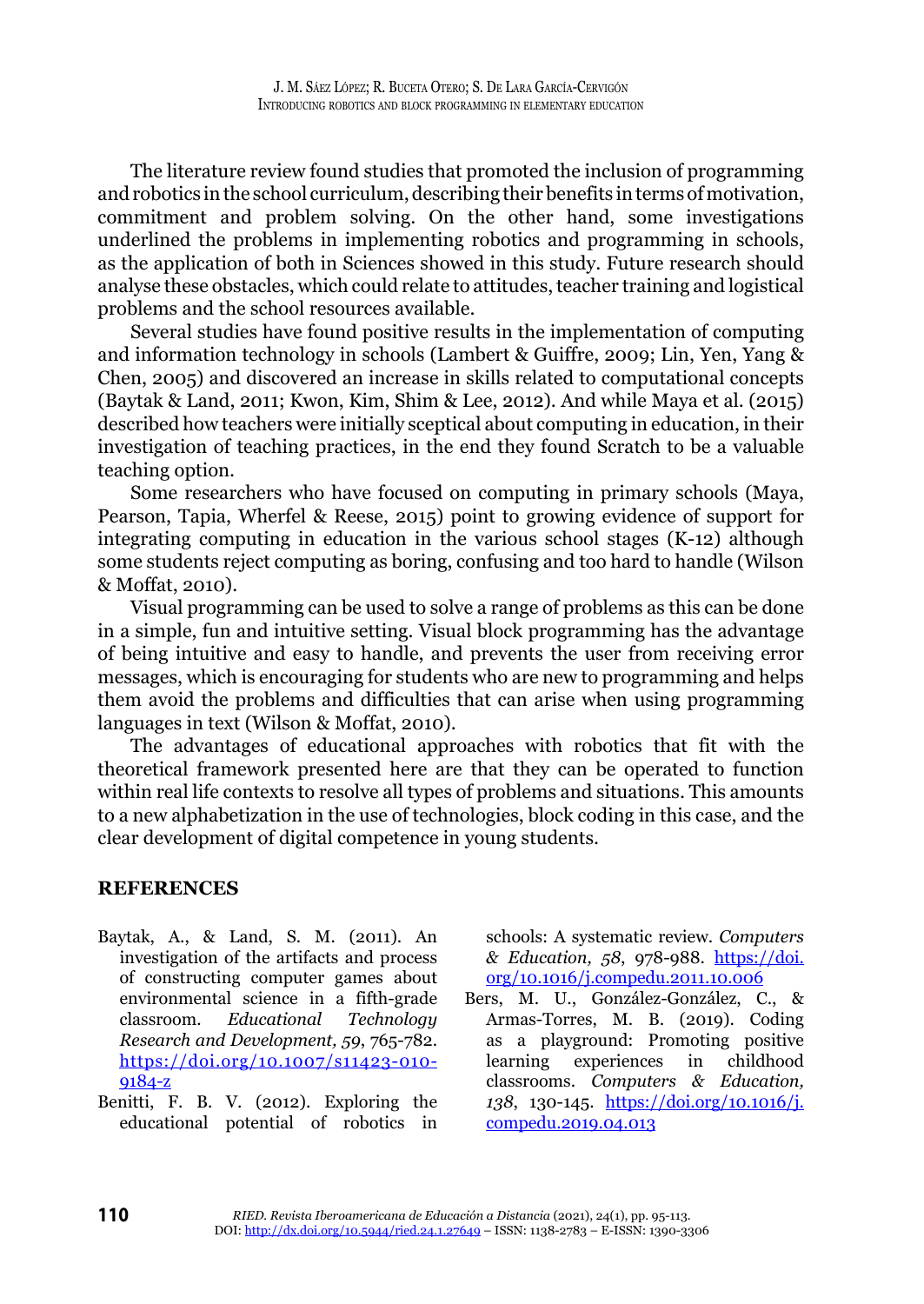- Brennan, K., & Resnick, M. (2012). New frameworks for studying and assessing the development of computational thinking. *Proceedings of the 2012 Annual Meeting of the American Educational Research Association*. Vancouver, BC, Canada.
- Chen, G., Shen, J., Barth-Cohen, L., Jiang, S., Huang, X., & Eltoukhy, M. (2017). Assessing elementary students' computational thinking in everyday reasoning and robotics programming. *Computers & Education, 109*, 162- 175. [https://doi.org/10.1016/j.](https://doi.org/10.1016/j.compedu.2017.03.001) [compedu.2017.03.001](https://doi.org/10.1016/j.compedu.2017.03.001)
- Computer Science Teachers Association  $(2003)$ .<http://csta.acm.org>
- Cózar, R., y De Moya, M. del V. (Eds.). (2017). *Entornos humanos digitalizados: experiencias TIC en escenarios educativos*. Madrid: Síntesis.
- Davis, F. D., Bagozzi, R. P., & Warshaw, P. R. (2002). User acceptance of computer technology: a comparison of two theoretical models. *Management Science, 35*(8), 982-1003. [https://doi.](https://doi.org/10.1287/mnsc.35.8.982) [org/10.1287/mnsc.35.8.982](https://doi.org/10.1287/mnsc.35.8.982)
- González-González, C. S. (2019). State of the art in the teaching of computational thinking and programming in childhood education. *Education in the Knowledge Society, 20*, 1-15. [https://doi.](https://doi.org/10.14201/eks2019_20_a17) [org/10.14201/eks2019\\_20\\_a17](https://doi.org/10.14201/eks2019_20_a17)
- Hair, J. F., Anderson, R. E., Tatham, R. L., & Black, W. C. (1998*). Multivariate data analysis. (*5th ed). Upper Saddle River. Prentice Hall.
- Hiltz, S. R., Coppola, N., Rotter, N., & Turoff, M. (2000). Measuring the importance of collaborative learning for the effectiveness of ALN: a multi-measure, multi-method approach. *Journal of Asynchronous Learning Networks, 4*(2), 103-125. <https://doi.org/10.24059/olj.v4i2.1904>
- INTEF (2017). El Pensamiento Computacional en la Enseñanza Obligatoria (Computhink). [https://intef.es/wp-](https://intef.es/wp-content/uploads/2017/02/2017_0206_CompuThink_JRC_UE-INTEF.pdf)

[content/uploads/2017/02/2017\\_0206\\_](https://intef.es/wp-content/uploads/2017/02/2017_0206_CompuThink_JRC_UE-INTEF.pdf) [CompuThink\\_JRC\\_UE-INTEF.pdf](https://intef.es/wp-content/uploads/2017/02/2017_0206_CompuThink_JRC_UE-INTEF.pdf)

- Kwon, D. Y., Kim, H. S., Shim, J. K., & Lee, W. G. (2012). Algorithmic bricks: a tangible robot programming tool for elementary school students. *Education, IEEE Transactions, 55*(4), 474-479. [https://](https://doi.org/10.1109/TE.2012.2190071) [doi.org/10.1109/TE.2012.2190071](https://doi.org/10.1109/TE.2012.2190071)
- Lambert, L., & Guiffre, H. (2009). Computer science outreach in an elementary school. *Journal of Computing Sciences in Colleges, 24*(3), 118-124.
- Laros, F. J. M., & Steenkamp, J.-B. E. M. (2005). Emotions in consumer behavior: a hierarchical approach. *Journal of Business Research, 58*(10), 1437-1445. [https://doi.](https://doi.org/10.1016/j.jbusres.2003.09.013) [org/10.1016/j.jbusres.2003.09.013](https://doi.org/10.1016/j.jbusres.2003.09.013)
- Lin, J. M. C., Yen, L. Y., Yang, M. C., & Chen, C. F. (2005). Teaching computer programming in elementary schools: a pilot study. In National educational computing conference.
- Lindh, J., & Holgersson, T. (2007). Does Lego training stimulate pupils' ability to solve logical problems? *Computers & Education, 49*(4), 1097-1111. [https://doi.](https://doi.org/10.1016/j.compedu.2005.12.008) [org/10.1016/j.compedu.2005.12.008](https://doi.org/10.1016/j.compedu.2005.12.008)
- Maloney, J., Resnick, M., Rusk, N., Silverman, B., & Eastmong, E. (2010). The Scratch programming language and environment. *ACM Transactions on Computing Education, 10*(4), 1-15. [https://doi.](https://doi.org/10.1145/1868358.1868363) [org/10.1145/1868358.1868363](https://doi.org/10.1145/1868358.1868363)
- Maya, I., Pearson, J. N., Tapia, T., Wherfel, Q. M., & Reese, G. (2015). Supporting all learners in school-wide computational thinking: a cross-case qualitative analysis. *Computers & Education, 82*, 263-279. [https://doi.org/10.1016/j.](https://doi.org/10.1016/j.compedu.2014.11.022) [compedu.2014.11.022](https://doi.org/10.1016/j.compedu.2014.11.022)
- Mazzoni, E., & Benvenuti, M. (2015). A Robot-Partner for Preschool Children Learning English Using Socio-Cognitive Conflict. *Educational Technology & Society, 18*(4), 474-485.
- Mitnik, R., Recabarren, M., Nussbaum, M., & Soto, A. (2009). Collaborative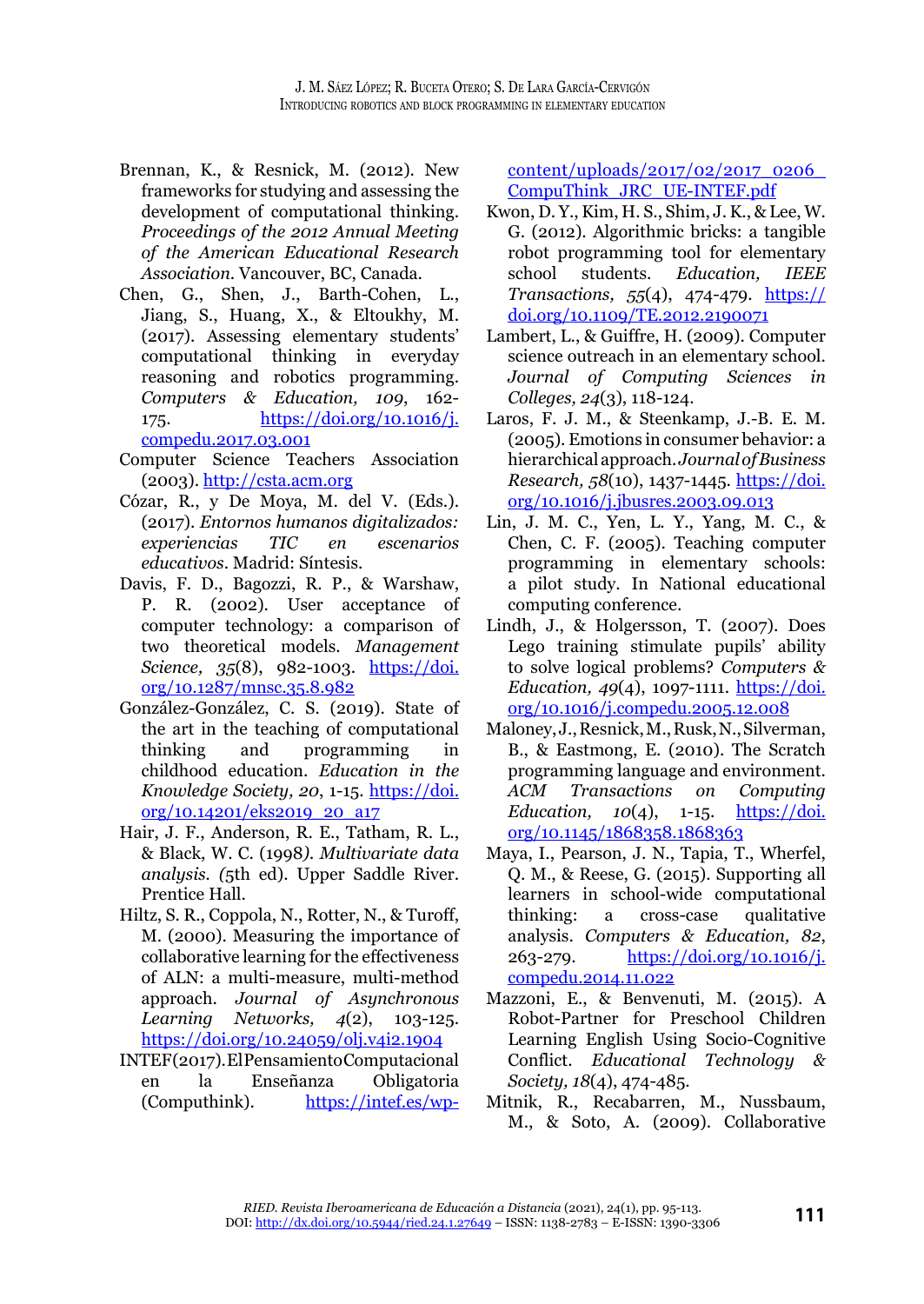Robotic Instruction: A Graph Teaching Experience. *Computers & Education, 53*(2), 330-342. [https://doi.org/10.1016/j.](https://doi.org/10.1016/j.compedu.2009.02.010) [compedu.2009.02.010](https://doi.org/10.1016/j.compedu.2009.02.010)

- Moreno, J., Robles, G., Román, M., & Rodríguez, J. D. (2019). Not the same: a text network analysis on computational thinking definitions to study its relationship with computer programming. *Revista Interuniversitaria de Investigación en Tecnología Educativa, 7*.<https://doi.org/10.6018/riite.397151>
- Papert, S. (1980). *Mindstorms: children, computers, and powerful ideas.* Basic Books.
- Relkin, E., de Ruiter., L., & Bers, M. U. (2020). TechCheck: Development and Validation of an Unplugged Assessment of Computational Thinking in Early Childhood Education. *Journal of Science Education and Technology, 29*, 482-498. [https://doi.org/10.1007/s10956-020-](https://doi.org/10.1007/s10956-020-09831-x) [09831-x](https://doi.org/10.1007/s10956-020-09831-x)
- Rogers, C., & Portsmore, M. (2004). Bringing Engineering to Elementary School. *Journal of STEM Education, 5*, 17-28.
- Sáez-López, J. M., Román-González, M., & Vázquez-Cano, E. (2016). Visual programming languages integrated across the curriculum in elementary school. A two year case study using scratch in five schools. *Computers & Education, 97*, 129-141. [https://doi.org/10.1016/j.](https://doi.org/10.1016/j.compedu.2016.03.003) [compedu.2016.03.003](https://doi.org/10.1016/j.compedu.2016.03.003)
- Sáez-López, J. M., & Sevillano-García, M. L. (2017). Sensors, programming and devices in art education sessions. One case in the context of primary education*. Culture and Education, 29*(2), 350-384. [https://doi.org/10.1080/11356405.2017.](https://doi.org/10.1080/11356405.2017.1305075) [1305075](https://doi.org/10.1080/11356405.2017.1305075)
- Sáez-López, J. M. (2019). *Programación y Robótica en Educación Infantil, Primaria y Secundaria*. Editorial UNED.
- Sáez-López, J. M., Sevillano-García, M. L., & Pascual-Sevillano, M. A. (2019). Aplicación del juego ubicuo con realidad aumentada en Educación Primaria. *Comunicar, 61* (XXVII), 71-82. [https://](https://doi.org/10.3916/C61-2019-06) [doi.org/10.3916/C61-2019-06](https://doi.org/10.3916/C61-2019-06)
- Sáez-López, J. M., Sevillano-García, M. L., & Vázquez-Cano, E. (2019). The effect of programming on primary school students' mathematical and scientific understanding: educational use of mBot. *Educational Technology Research and Development, 67*(6), 1405-1425. [https://](https://doi.org/10.1007/s11423-019-09648-5) [doi.org/10.1007/s11423-019-09648-5](https://doi.org/10.1007/s11423-019-09648-5)
- Sengupta, P., Kinnebrew, J. S., Basu, S., Biswas, G., & Clark, D. (2013). Integrating computational thinking with K-12 science education using agent-based computation: a theoretical framework. *Education and Information Technologies, 18*, 351-380. [https://doi.org/10.1007/s10639-012-](https://doi.org/10.1007/s10639-012-9240-x) [9240-x](https://doi.org/10.1007/s10639-012-9240-x)
- Spolaôr, N., & Vavassori-Benitti, F.B. (2017). Robotics applications grounded in learning theories on tertiary education: A systematic review. *Computers & Education, 112,* 97-107. [https://doi.](https://doi.org/10.1016/j.compedu.2017.05.001) [org/10.1016/j.compedu.2017.05.001](https://doi.org/10.1016/j.compedu.2017.05.001)
- Wilson, A., & Moffat, D. C. (2010). Evaluating Scratch to introduce younger school children to programming. In Proceedings of the 22nd Annual Psychology of Programming Interest Group Universidad Carlos III de Madrid, Leganes, Spain.
- Wing, J. (2006). Computational thinking. *Communications of the ACM, 49*(3), 33-35. <https://doi.org/10.1145/1118178.1118215>

# **PERFIL ACADÉMICO Y PROFESIONAL DE LOS AUTORES**

**José Manuel Sáez López**. Profesor contratado doctor en la Universidad Nacional de Educación a Distancia (UNED) España. Su trabajo científico y